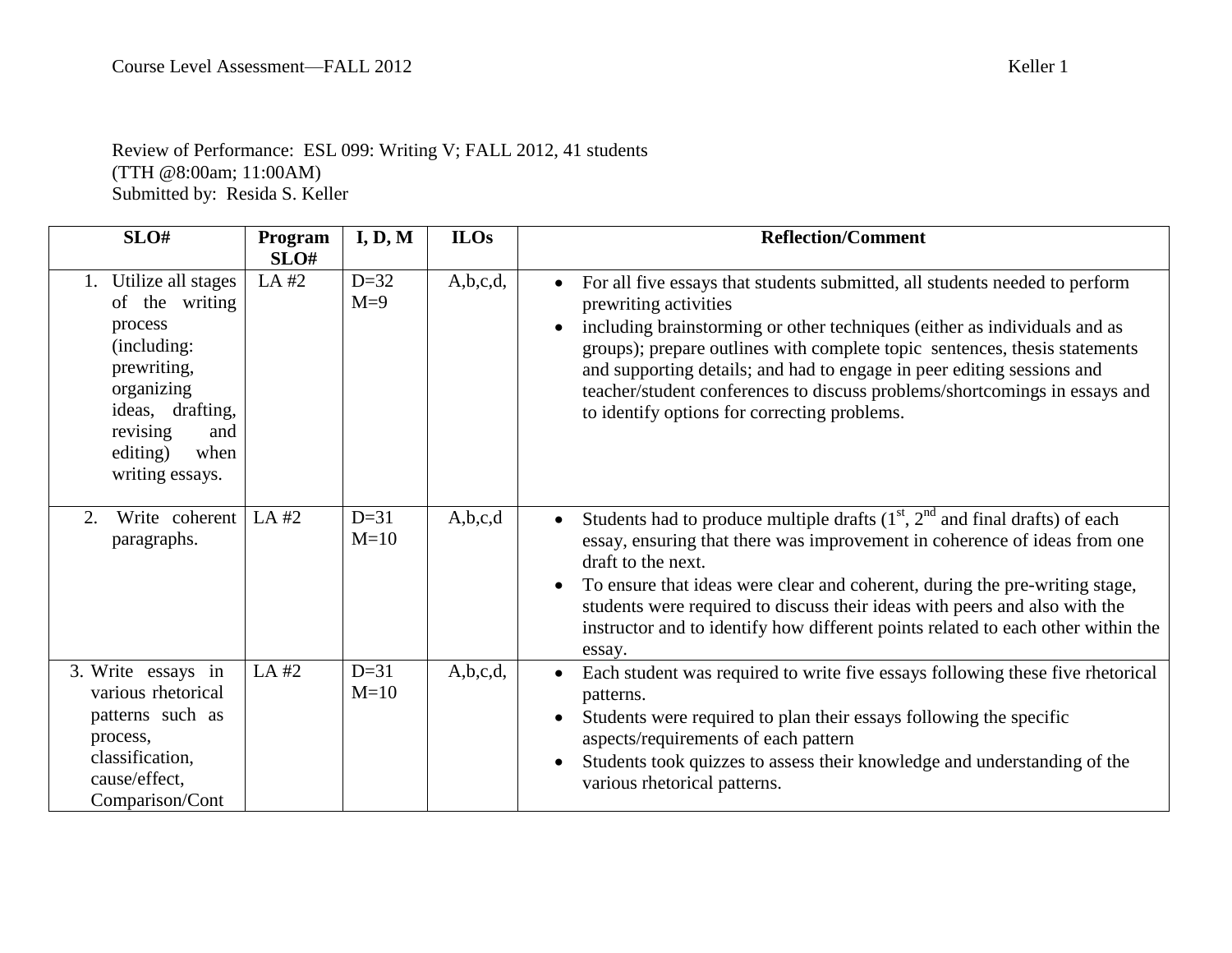| and<br>rast<br>Problem/Solution                           |       |                           |             |                                                                                                                                                                                                                                                                                                                                                       |
|-----------------------------------------------------------|-------|---------------------------|-------------|-------------------------------------------------------------------------------------------------------------------------------------------------------------------------------------------------------------------------------------------------------------------------------------------------------------------------------------------------------|
| Demonstrate<br>understanding<br>English<br>οf<br>grammar. | LA #2 | $I=10$<br>$D=22$<br>$M=9$ | A, b, c, d, | • For each essay written, students were required to peer-review for mechanics<br>which included grammar, spelling, punctuation, and capitalization and had to<br>revise multiple drafts of their essay to improve grammar.<br>Handouts and classroom activities on grammar elements were practiced and<br>done weekly with a different grammar focus. |

**Additional observations:** Many students were able to speak fluently in English but had a more difficult time transferring their ideas to writing. The planning of the essay from the first step of the writing process to the last helped with ensuring that ideas were well written out. These high-risk students need classes that are more in the middle of the day as the 8am class had a poor turnout than the 11am class. Most of the students who performed well were in the 11am class; only one student received an A in the 8am class.

**Special comments:** Grade distribution: A=10; B=11; C=11; D=0; F=9

**Recommendations:** We should not offer ESL courses at 8am again as tardiness became an issue and many students dropped out because of attendance.

## **Institution Learning Outcomes: (see fourth column above)**

COM-FSM graduates will demonstrate that they can:

- \_\_\_\_\_a. communicate effectively
- $\Box$  b. employ critical thinking  $[\&$  problem solving]
- \_\_\_\_\_c. possess specific knowledge and skills in a major discipline or professional program of study
- \_\_\_\_\_d. take responsibility and develop skills for learning
- \_\_\_\_\_e. interact responsibly with people, cultures, and their environment